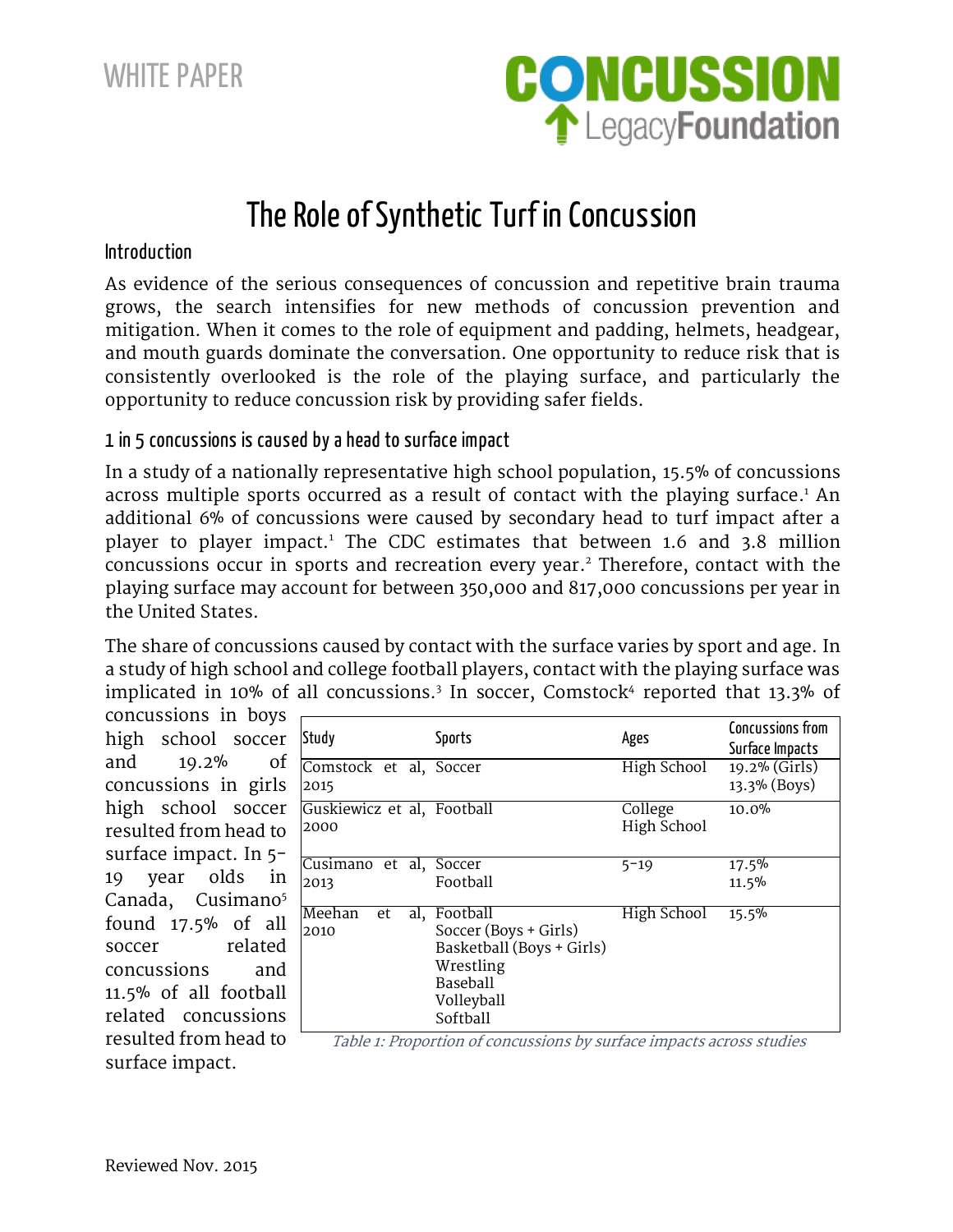

## Youth athletes are at greatest risk

The risk of concussion posed by surface conditions is elevated at the youth level. Data from the Canadian Hospitals Injury Reporting and Prevention Program found that 27.3% of soccer and 25.9% of football concussions in children aged 5-9 occurred from surface impacts.<sup>5</sup> Biomechanical and developmental differences between younger and older youth athletes may provide insight into the data. A child's head mass as a proportion of total body mass peaks at birth and slowly declines over time. At age 6, a child's head is almost 90% adult size, while their body mass is only 20% of their adult size. Event at age 12, a child's head size is 95% of adult size, yet their overall mass is less than 50% of adult size. 6 In addition, neck musculature is less developed, leading to a "bobblehead doll" effect and a child's inability to prevent their head from striking the ground when they fall. Concussion in youth is an area of great concern, as studies have shown that that the consequences of concussion in the young developing brain are potentially more damaging than in the adult brain. $<sup>7</sup>$ </sup>

#### Artificial turf fields see considerable use

In 2013, there were over 11,000 synthetic turf fields in use, with 1,200 installed that year alone.<sup>8</sup> Additionally, these fields see considerably more use than natural grass fields, with some reports indicating some fields see ten times as much use as natural grass fields, upwards of 4250 hours per year. <sup>9</sup> As athletes play more and more on these synthetic field turf systems, it is important to investigate and understand how this technology can affect injuries.

#### Turf field conditions could impact concussion risk and severity

There have been very few direct empirical comparisons of concussion risk on grass and artificial turf fields, and those limited investigations have produced varied findings. 3,10- <sup>16</sup> The relationship between an artificial turf field and concussion comes down to the ability of the surface to attenuate impact forces. With a harder surface, less of the impact forces can be absorbed by the material and are instead are absorbed by the athlete's head. In synthetic tuft systems, the utilization of different component types can affect impact attenuation properties, with some component selections offering greater impact attenuation than others.<sup>8</sup>

Compared to natural grass, exceptionally well maintained artificial turf can perform similarly to natural turf across a variety of measurements. 17,18 In a helmet drop-test study directly comparing artificial turf fields with both cryo and thermoplastic infill and natural turf at an elite college sports program, artificial systems performed comparably to natural turf, although natural turf consistently attenuated impacts more than artificial turf.<sup>18</sup> Williams<sup>17</sup> also reported that natural turf consistently attenuated fall impacts better than third and fourth generation artificial turf systems, requiring greater fall distances to achieve rebound forces associated with concussion risk.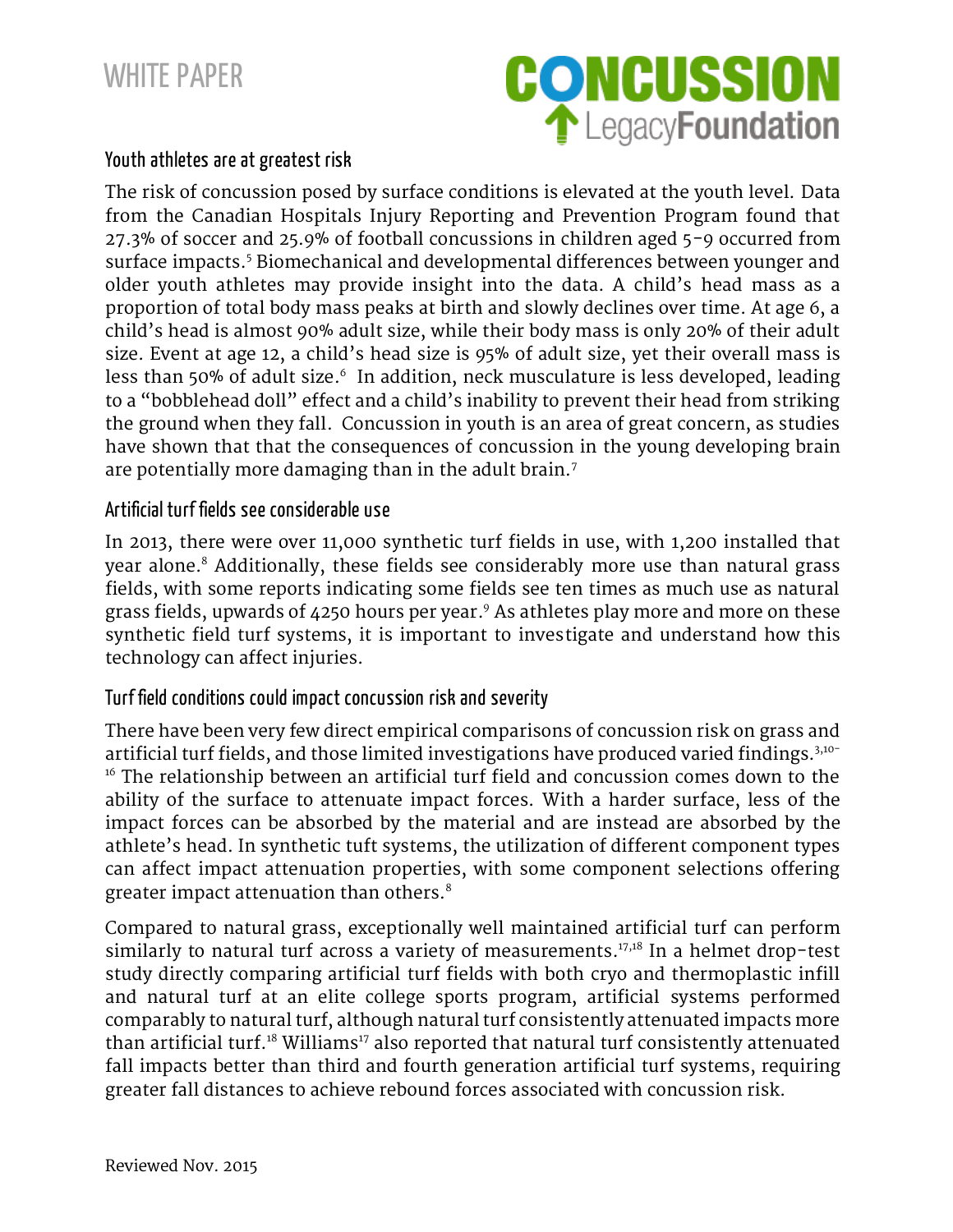

### Turf field components and conditions can degrade over time and require regular maintenance

With regard to concussion, the protective characteristics of an artificial turf field have been found to degrade as the field sees more use. <sup>9</sup> From a structural perspective, the choice of components, including the foam under pad, can significantly alter impact attenuation. <sup>19</sup> Further, in fields using rubber infill, a popular design among newer turf fields, significant compaction can occur further decreasing impact attenuation in areas of the field that are more frequently used. <sup>20</sup> Decreased impact attenuation could increase the amount of force transferred to an athlete's head during a fall, potentially increasing their risk of sustaining a concussion.

While it is generally recommended turf be evaluated for firmness every year, few comply with the rule, and athletes play on turf that may be out of compliance.

#### Conclusion

Concussion prevention and mitigation is now a priority across all sports. There are no silver bullets when it comes to preventing concussion, and every opportunity to reduce risk must be explored. Currently, there is limited data on how much any one piece of athletic equipment may impact risk of concussion. Even with football helmets, an area of intense focus, recent field studies have not shown any specific brand or model of helmet to be more protective against concussion than another.<sup>21</sup>

Artificial surfaces should receive the same attention and scrutiny as football helmets. Despite one in seven high school sports concussions being caused by surface impacts, and one in four concussions in youth soccer and football, we have no national conversation on the technology underneath an athlete's feet. Helmet technology is an area of great attention and investment, and surfaces deserve the same attention.

#### **About the Concussion Legacy Foundation:**

The Concussion Legacy Foundation (formerly the Sports Legacy Institute) is a 501(c)(3) non-profit organization located in Boston, Mass. It was founded in 2007 by Dr. Robert Cantu and Christopher Nowinski to solve the concussion crisis by advancing the study, treatment, and prevention of the effects of brain trauma in athletes and other at-risk groups. For more information, please visit ConcussionFoundation.org. Chris Nowinski, Clifford Robbins, Peter Schade, and Dr. Robert Cantu contributed to this report.

**Disclosures:** The Concussion Legacy Foundation receives funding from Brock International